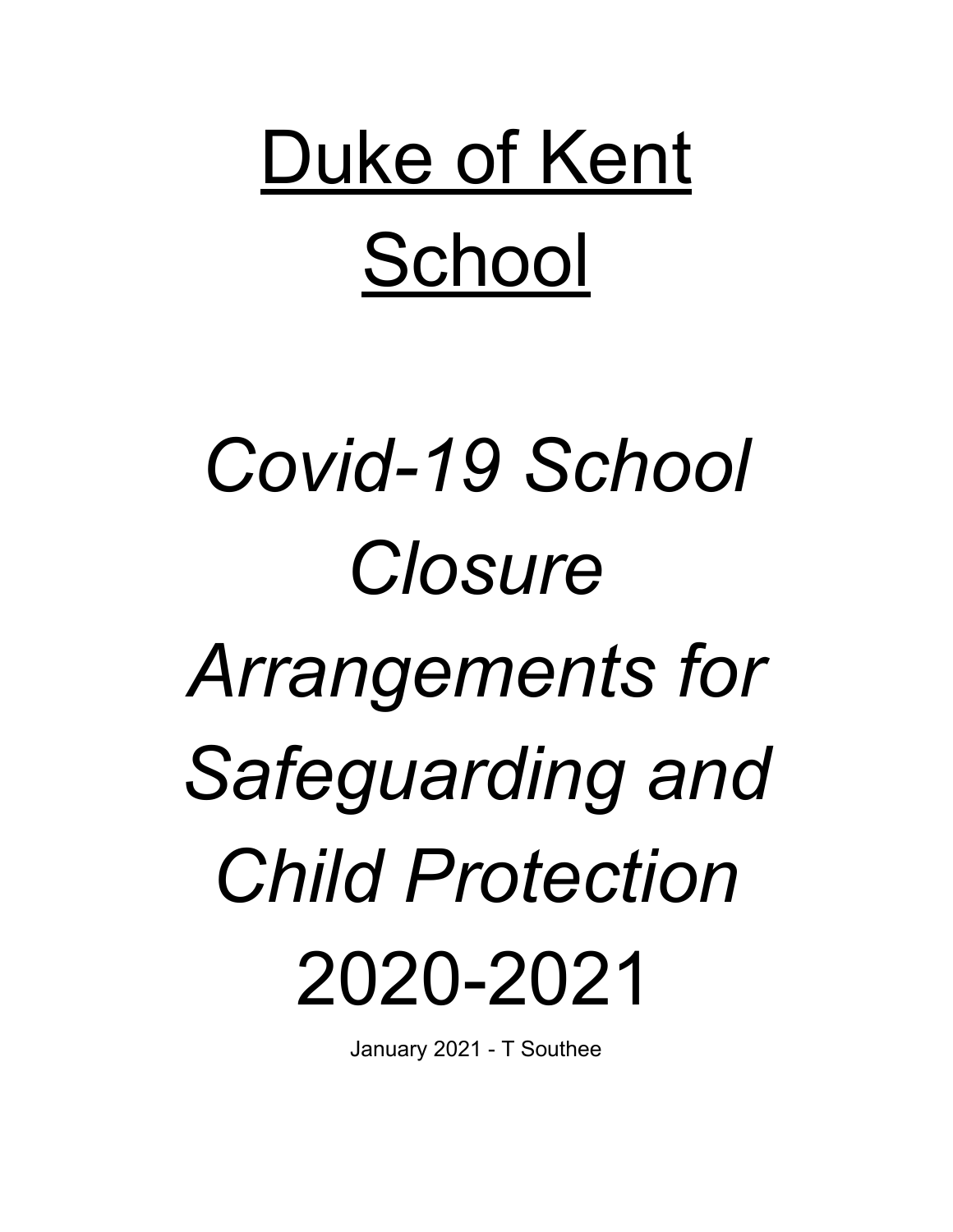## **1: Context**

From 20th March 2020, and subsequently from January 5th 2021, parents were asked to keep their children at home, wherever possible, and for schools to remain open only for those children of workers critical to the COVID-19 response and vulnerable children who absolutely need to attend.

Schools and all childcare providers were asked to provide care for a limited number of children - children who are vulnerable, and children whose parents are critical to the COVID-19 response and cannot be safely cared for at home.

Further information and guidance can be found at:

[https://www.gov.uk/guidance/safeguarding-and-remote-education-during-coronavirus-co](https://www.gov.uk/guidance/safeguarding-and-remote-education-during-coronavirus-covid-19?priority-taxon=b350e61d-1db9-4cc2-bb44-fab02882ac25) [vid-19?priority-taxon=b350e61d-1db9-4cc2-bb44-fab02882ac25](https://www.gov.uk/guidance/safeguarding-and-remote-education-during-coronavirus-covid-19?priority-taxon=b350e61d-1db9-4cc2-bb44-fab02882ac25)

This addendum of the Duke of Kent School Safeguarding and Child Protection policy contains details of our individual safeguarding arrangements in the following areas:

- 1: Context
- 2: Key Contacts and How to Contact
- 3: Attendance Records
- 4: Reporting a Concern
- 5: Online Safety
- 6: Remote Learning Safety for Staff and Students
- 7: Supporting Children not in School
- 8: Supporting Children in School
- 9: Peer on Peer Abuse
- 10: Changes to Local Arrangements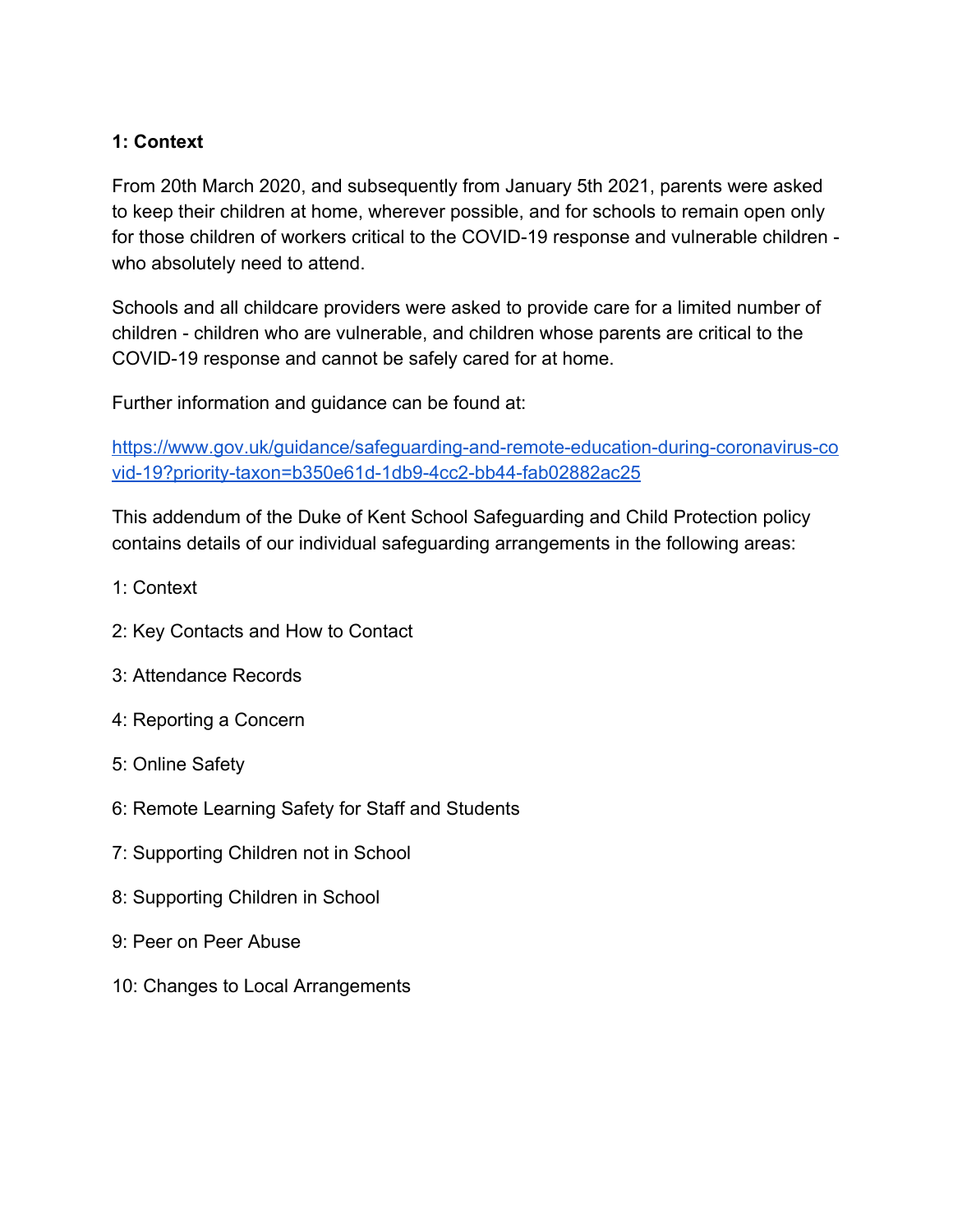## **2: Key Contacts and How to Contact**

| Name                       | Role                 | Phone                                                        | E-Mail                      | Onsite?                    |
|----------------------------|----------------------|--------------------------------------------------------------|-----------------------------|----------------------------|
| <b>Tom Southee</b>         | <b>DSL</b>           | 01483277313<br>- office will<br>direct call to<br><b>TS</b>  | tsouthee@dokschool.org      | Yes:<br><b>Woolpit End</b> |
| Rebecca<br>Green           | Deputy<br><b>DSL</b> | 01483277313<br>- office will<br>direct call to<br><b>RG</b>  | rgreen@dokschool.org        | Yes:<br>Woolpit<br>Lodge   |
| Chris Wright               | Deputy<br><b>DSL</b> | 01483277313<br>- office will<br>direct call to<br><b>CWr</b> | cwright@dokschool.org       | <b>No</b>                  |
| John Wilson                | Deputy<br><b>DSL</b> | 01483277313<br>- office will<br>direct call to<br><b>JW</b>  | jwilson@dokschool.org       | <b>No</b>                  |
| Richard<br><b>Brocksom</b> | Chair of<br>Govs     |                                                              | rbrocksom@dokschool.o<br>rg | <b>No</b>                  |
| <b>Alex Balls</b>          | Safeguar<br>ding Gov |                                                              | aballs@dokschool.org        | <b>No</b>                  |

A member of the Safeguarding Team will aim to be onsite at all time - Tom Southee and Rebecca Green are residents onsite and are available at all times. They will coordinate safeguarding onsite; they can be contacted at any point. Outside of school hours an email requesting a call is suggested.

Safeguarding concerns will continue to be monitored and recorded by the Safeguarding Team using MyConcern.

A member of the Safeguarding Team will remain available to coordinate with social workers and attend multi-agency meetings.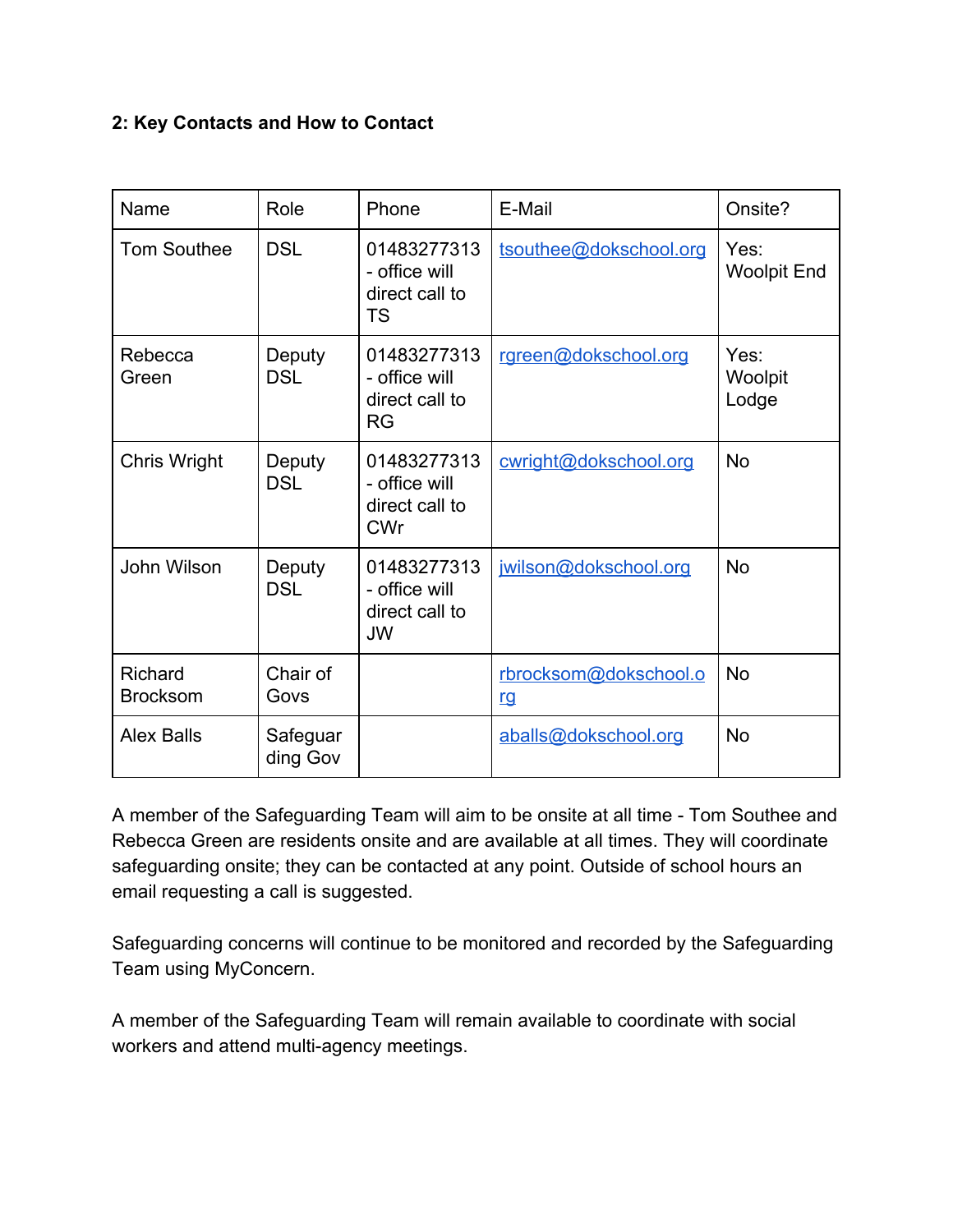## **3: Attendance Records**

Local authorities and education settings do not need to complete their usual day-to-day attendance processes to follow up on non-attendance.

Vulnerable children are required to attend school every day including Looked After Children, Children subject to a Child Protection Plan and Children subject to a Child In Need Plan.

If a vulnerable child that is in this cohort is absent from school, we will follow the established local "absent from school" reporting mechanism for vulnerable children.

We will notify Surrey County Council on the first day of absence and any day following, of children that are absent from school by providing the following details:

- School Name & Contact Person details
- Full Name of child
- Date of Birth of child
- When they were last seen by school staff

This must be submitted by email to: covidschoolattendance@surreycc.gov.uk

The Department for Education has introduced a daily online attendance form to keep a record of children of critical workers and vulnerable children who are attending school. This allows for a record of attendance for safeguarding purposes and allows schools to provide accurate, up-to-date data to the department on the number of children taking up places.

# **4: Reporting a Concern**

Where staff have a concern about a child, they should **continue to follow the process outlined in the school Safeguarding Policy**. This may include a report to the C-SPA if required.

Staff are reminded of the need to report any concern immediately and without delay.

Where staff are concerned about an adult working with children in the school, they should continue to follow our normal procedures and alert the headteacher immediately.

In dealing with allegations or concerns against an adult, staff must: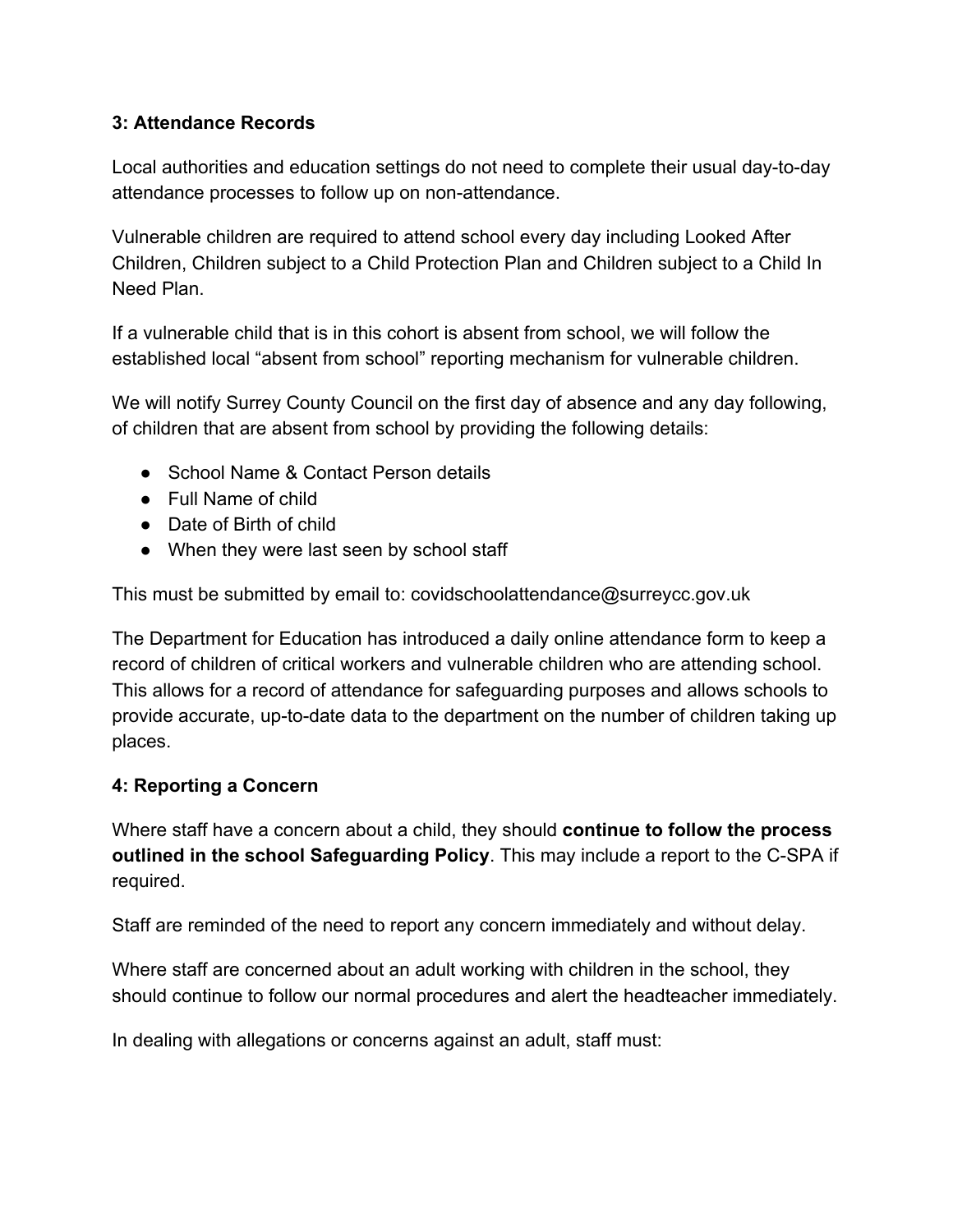Report any concerns about the conduct of any member of staff or volunteer to the Headteacher immediately.

If an allegation is made against the Headteacher, the concerns need to be raised with the Chair of Governor as soon as possible. If the Chair of Governors is not available, then the LADO should be contacted directly.

# **5: Online Safety**

Duke of Kent School will continue to provide a safe environment, including online. This includes the use of appropriate filters and online monitoring systems through our systems outlined in the Safeguarding Policy and E-Safety Policy. Parents will be reminded via the Weekly Bulletin of ways to keep their children safe online while at home.

Where children are using computers in school, appropriate supervision will be in place.

Reminders and resources on how to stay safe online will be posted on the students' Google Form Classrooms.

# **6: Remote Learning Safety for Staff and Students**

It is important that all staff who interact with children, including online, continue to look out for signs a child may be at risk. Any such concerns should be dealt with as per the Child Protection Policy and where appropriate referrals should still be made to the DSL, C-SPA, and as required, the police.

Duke of Kent School will ensure any use of online learning tools and systems is in line with privacy and data protection/GDPR requirements.

**Below are some things to consider when delivering virtual lessons, especially where webcams are involved:**

- **● Staff and children must wear suitable clothing, as should anyone else in the household.**
- **● Any computers used should be in appropriate areas, for example, for Staff not in bedrooms; and the background should be appropriate.**
- **● Live classes should be kept to a reasonable length of time, or the streaming may prevent the family 'getting on' with their day.**
- **● Language must be professional and appropriate, including any family members in the background.**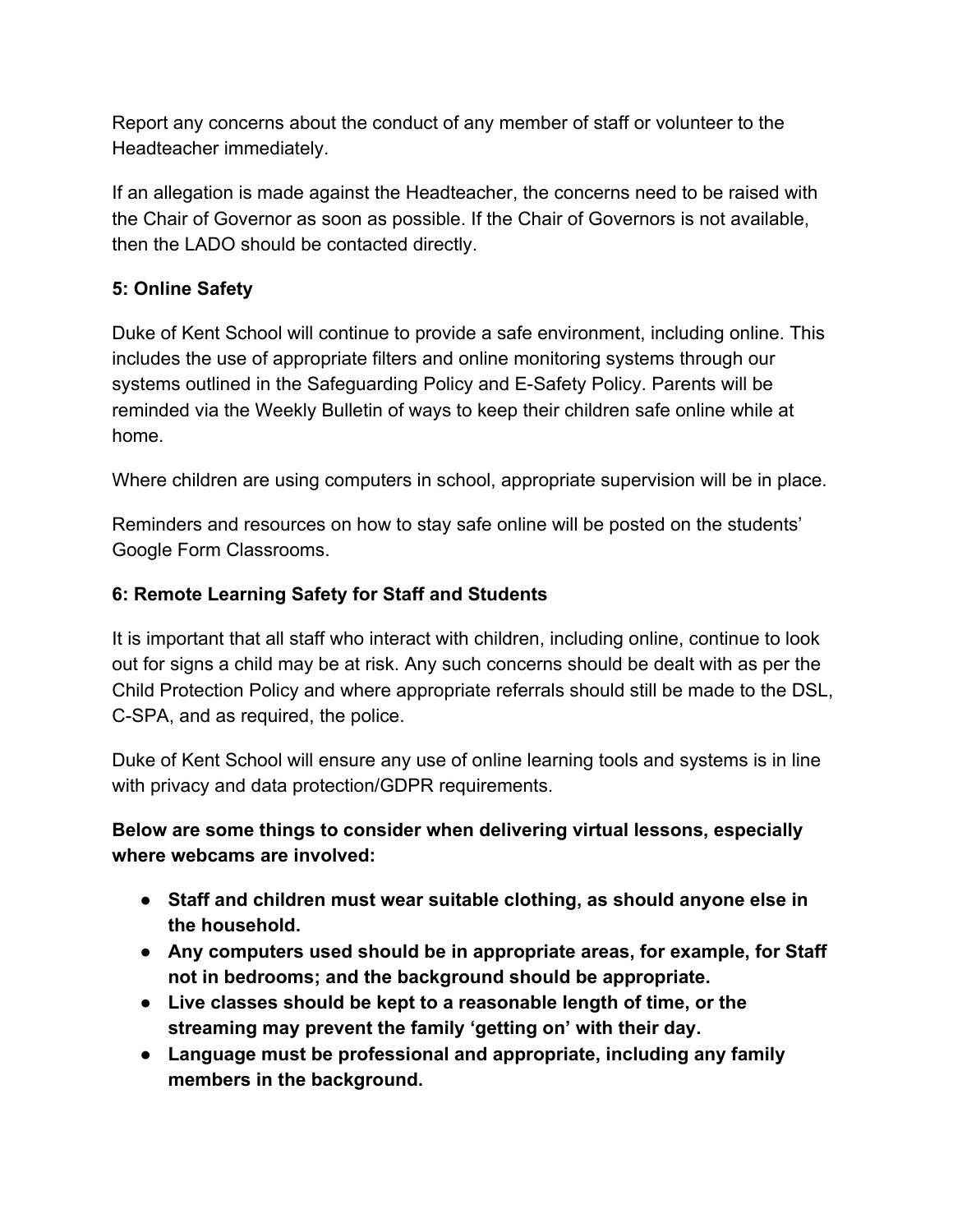- **● Staff must only use platforms provided by Duke of Kent School to communicate with pupils**
- **● Attendance of Live session can be logged by the Google Admin coordinator.**
- **● Should anything inappropriate be said or shown in the 'Live' Lesson, end the Meet immediately and report to the Deputy Head and DSL.**
- **● Try to avoid one-on-one video calls with students. If this is required (and this should only be a last resort) you should invite another member of staff to attend the Meet or contact a parent in advance to be with the child during the conversation. These Meets MUST be recorded.**

All staff at Duke of Kent School will be reminded of the following policies:

- Staff code of conduct (Acceptable Users' Policy and Social Media Guidance)
- Safeguarding Policy
- E-Safety Policy

These can all be found on the School Website.

Should a member of staff need to contact a parent or child (through a parent's number) by phone - staff may use their personal / home phone. To keep their number private enter 141 before the number you are dialing. Instructions can be found here:

[https://www.wikihow.com/Hide-Your-Phone-Number-\(UK\)](https://www.wikihow.com/Hide-Your-Phone-Number-(UK))

# **7: Supporting Children not in School**

Duke of Kent School is committed to ensuring the safety and wellbeing of all its Children.

Where the DSL has identified a child to be on the edge of social care support, or who would normally receive pastoral-type support in school, they should ensure that a robust communication plan is in place for that child or young person. Each of these students has received a message with contacts of those they can contact for support: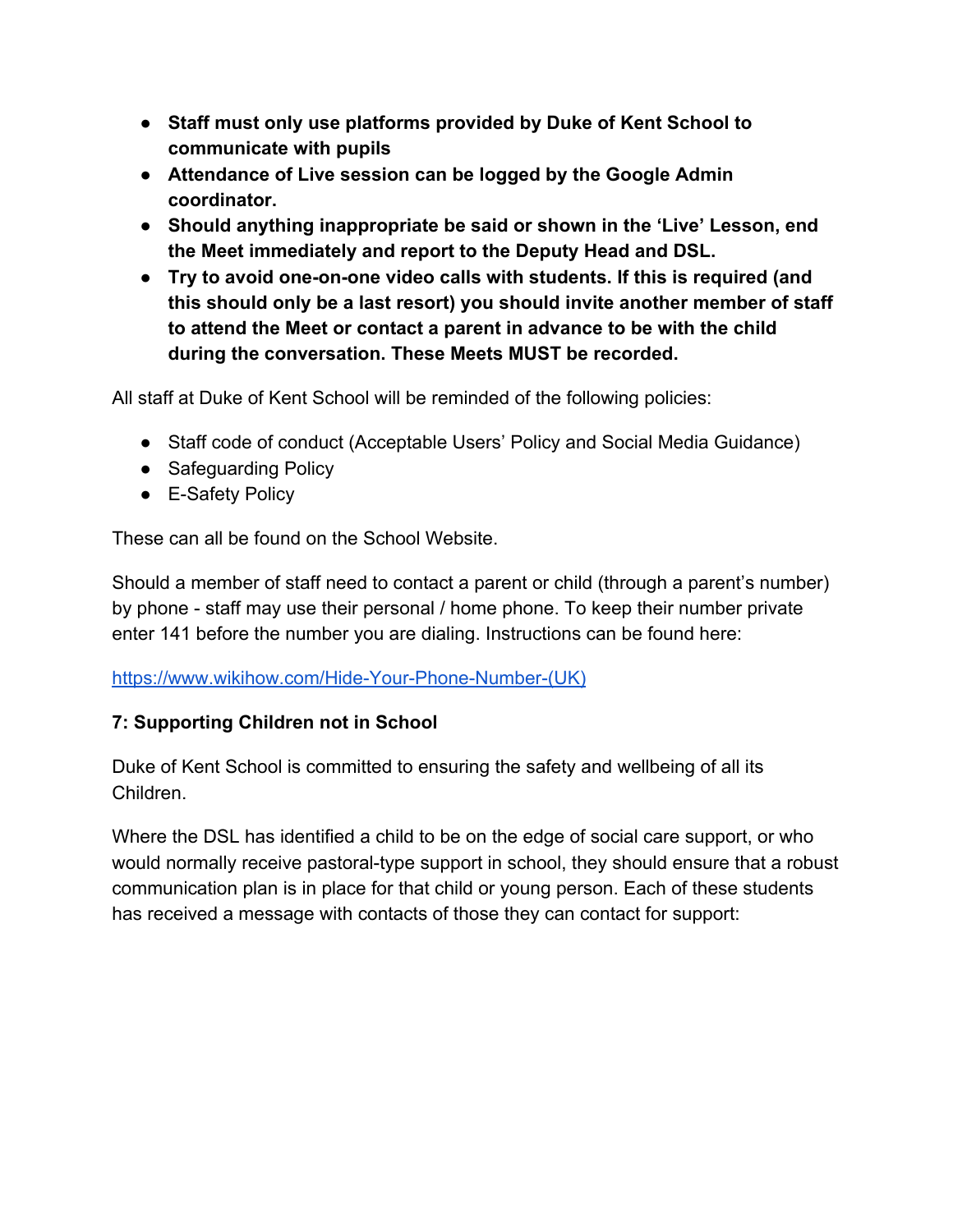'If you need any help or feel like you are struggling while you are at home, you can still get in contact with teachers:

Mr Southee: tsouthee@dokschool.org

Mr Wilson: jwilson@dokschool.org

Matron: csarjant@dokschool.org

Alison Colvile (School Counsellor): alison.colvile@gmail.com

You can also find help and information at:

https://www.childline.org.uk/'

Form tutors are aware of these students who may require additional pastoral support.

Further communication plans can include; remote contact and phone contact.

This plan must be reviewed regularly (at least once a fortnight) and where concerns arise, the DSL will consider any referrals as appropriate.

The school will share safeguarding messages on its website and social media pages.

Duke of Kent School recognises that school is a protective factor for children and young people, and the current circumstances, can affect the mental health of pupils and their parents/carers. Support has been offered including access to counselling, the planning of individual Daily Maintenance Plans and Mindfulness activities such as yoga. The school's Wellbeing Coordinator, Mariette Douglas ([mdouglas@dokschool.org](mailto:mdouglas@dokschool.org)) is available for advice to teachers and parents and intervention with those students who are struggling.

Staff at our school need to be aware of this in setting expectations of pupils' work where they are at home.

Duke of Kent School will ensure that where we care for children of critical workers and vulnerable children on site, we ensure appropriate support is in place for them.

#### **8: Supporting Children in School**

Duke of Kent School is committed to ensuring the safety and wellbeing of all its students.We will continue to be a safe space for all children to attend and flourish. The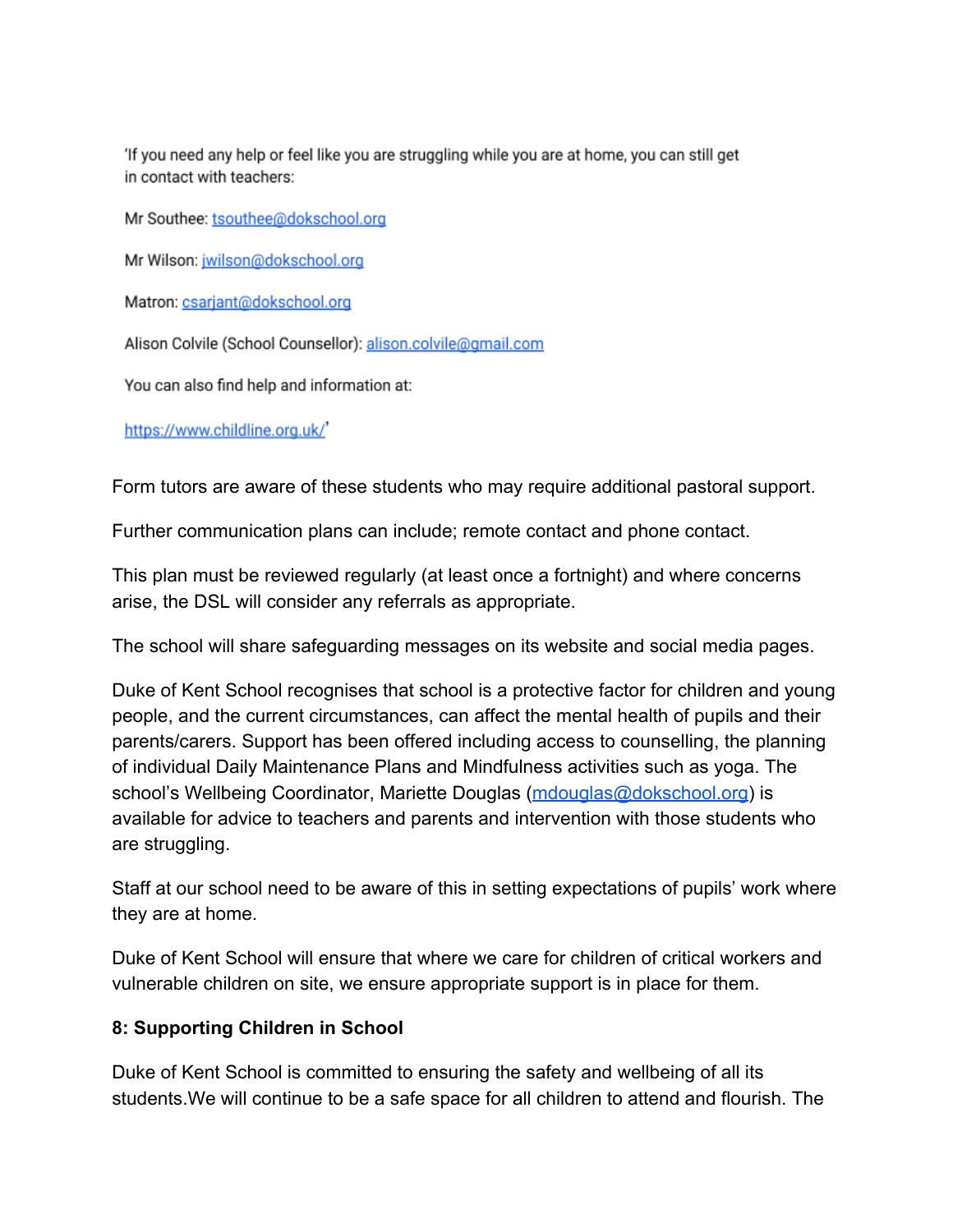Headteacher will ensure that appropriate staff are on site and staff to pupil ratio numbers are appropriate, to maximise safety.

Duke of Kent School will refer to the Government guidance for education and childcare settings on how to implement social distancing and continue to follow the advice from Public Health England on handwashing and other measures to limit the risk of spread of COVID19. We will ensure that where we care for children of critical workers and vulnerable children on site, we ensure appropriate support is in place for them.

## **9: Peer on Peer Abuse**

Duke of Kent School recognises that during the closure a revised process may be required for managing any report of such abuse and supporting victims.

Where a school receives a report of peer on peer abuse, they will follow the principles as set out in part 5 of KCSIE and of those outlined within the Child Protection Policy.

The school will listen and work with the young person, parents/carers and any multi-agency partner required to ensure the safety and security of that young person.

Concerns and actions will be recorded on MyConcern, and appropriate referrals made.

# **10: Changes to Local Arrangements**

Surrey Safeguarding will continue to take referrals via the same protocols outlined in the Safeguarding Policy.

**This policy will be shared with Staff on Monday 20th April INSET and reshared for the January 2021 lockdown and they will initial the shared document below to show they have read and understood the content of it.**

| <b>Name</b>            | Initial to confirm read and understood |
|------------------------|----------------------------------------|
| Sue Knox               | <b>SK</b>                              |
| <b>Felix Macdonald</b> | <b>FM</b>                              |
| John Wilson            | <b>JW</b>                              |
| <b>Alex Seeley</b>     | <b>AS</b>                              |
| <b>Tom Southee</b>     | TS                                     |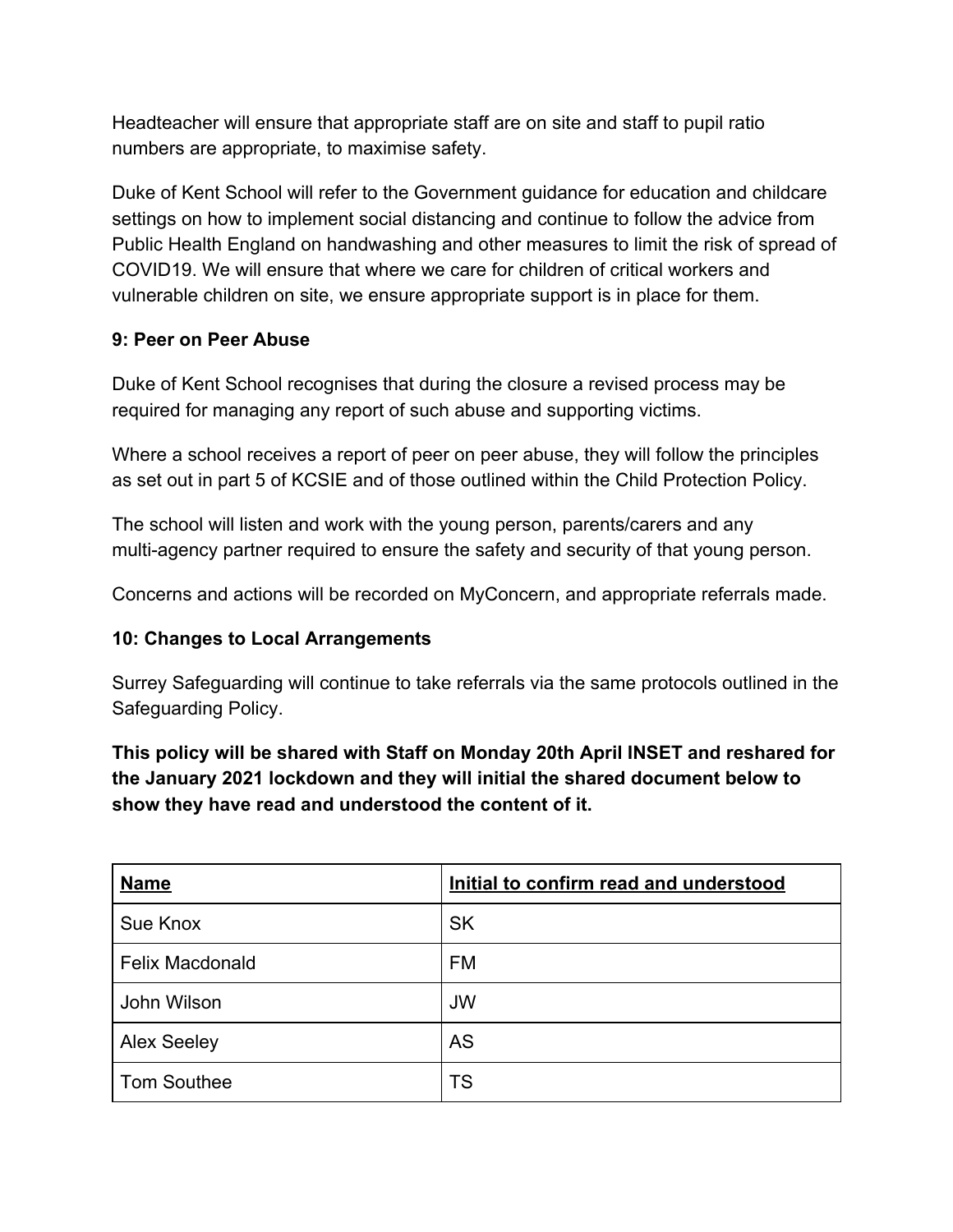| <b>Christoher Finill</b> | <b>CF</b> |
|--------------------------|-----------|
| Keith Stacey             | <b>KS</b> |
| Caroline Instone         | CI        |
| <b>Becky Able</b>        | <b>BA</b> |
| Penny Henry              | <b>PH</b> |
| Michele Ragless          | <b>MR</b> |
| Lisa Walpole             | LW        |
| <b>Lisa Watkins</b>      | LW        |
| Rob Ellarby              | <b>RE</b> |
| <b>Chris Wright</b>      | <b>CW</b> |
| Natasha Higman           | <b>NH</b> |
| Sam Gritton              | SG        |
| Alisoun Lock             | AL        |
| Polly Nicholson          | PN        |
| Sarah Nott               | SN        |

| <b>Name</b>             | Initial to confirm read and understood |
|-------------------------|----------------------------------------|
| Damian Allen            | <b>DA</b>                              |
| Priya Anand             | <b>PA</b>                              |
| Laura Barnes            | <b>LB</b>                              |
| <b>Pilar Cabanes</b>    | <b>PC</b>                              |
| <b>Emma Coackley</b>    | EC                                     |
| <b>Mariette Douglas</b> | <b>MD</b>                              |
| Laura Fellous           | LF                                     |
| <b>Emily Francis</b>    | EF                                     |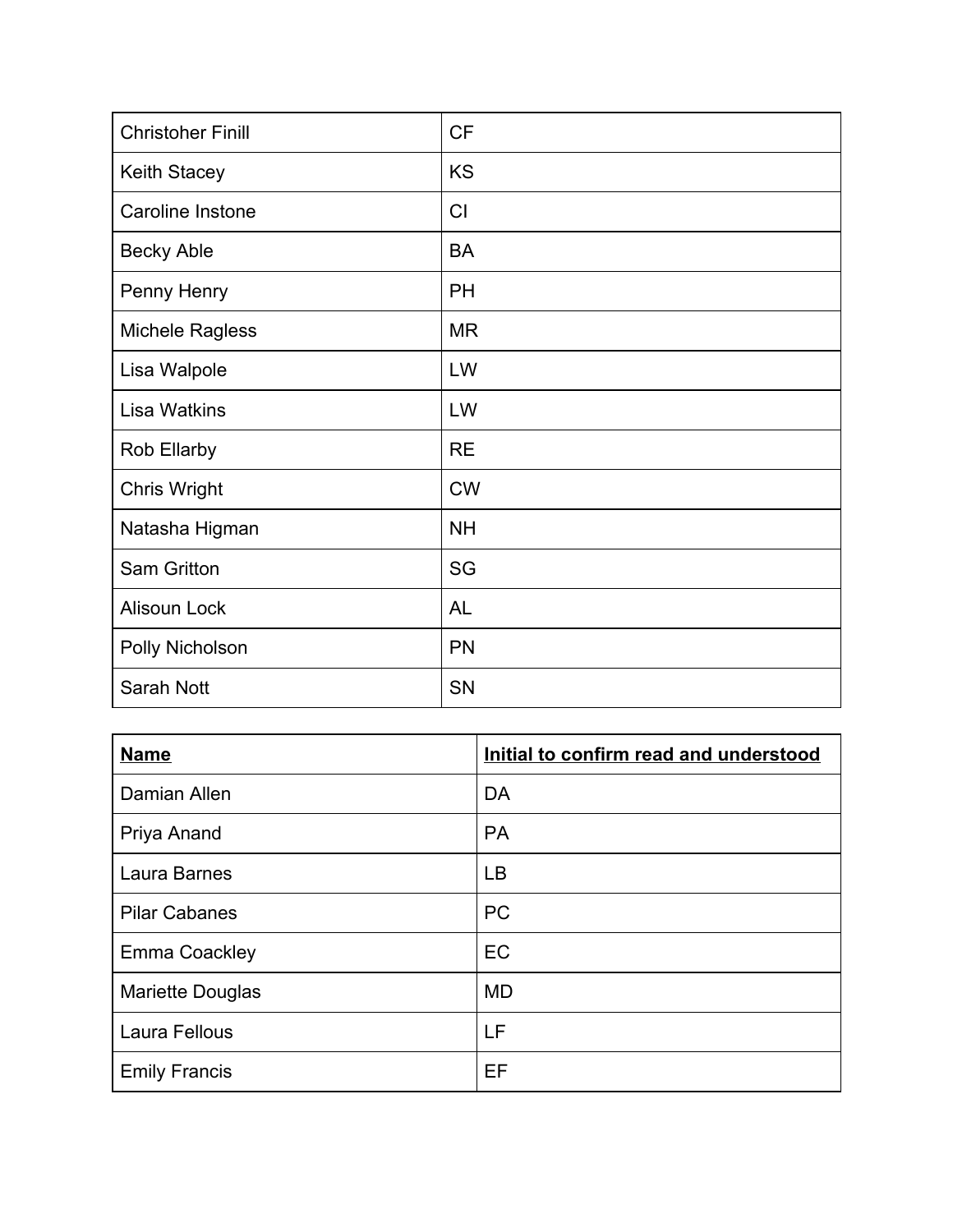| <b>Matthew Green</b>       | <b>MG</b>  |
|----------------------------|------------|
| <b>Graham Herbert</b>      | <b>GH</b>  |
| Sam Honey                  | <b>SH</b>  |
| Tom Kaye                   | <b>TK</b>  |
| Louise LaCroix             | LL         |
| Dale Lodge                 | <b>DL</b>  |
| <b>Ben Monk</b>            | <b>BM</b>  |
| <b>Fiona Punter</b>        | <b>FP</b>  |
| Nick Rye                   | <b>NR</b>  |
| <b>Pauline Southee</b>     | <b>PS</b>  |
| <b>Gillian Tatton-Robb</b> | <b>GTR</b> |

| <b>Name</b>            | Initial to confirm read and understood |
|------------------------|----------------------------------------|
| <b>Michael Usher</b>   | <b>MU</b>                              |
| Emma Vernon            | EV                                     |
| <b>Josie Vickers</b>   | JV                                     |
| Mike Watson            | <b>MW</b>                              |
| Alex Win-Pe            | <b>AWP</b>                             |
| Adam Wyllie            | <b>AW</b>                              |
| Jenny Monk             | <b>JM</b>                              |
| Jane Hopwood           | <b>JH</b>                              |
| Sara Trevelyan         | <b>ST</b>                              |
| <b>Tracey Meredith</b> | <b>TM</b>                              |
| <b>Rachel Harris</b>   | <b>RH</b>                              |
| Kia Pakenham           | <b>KP</b>                              |